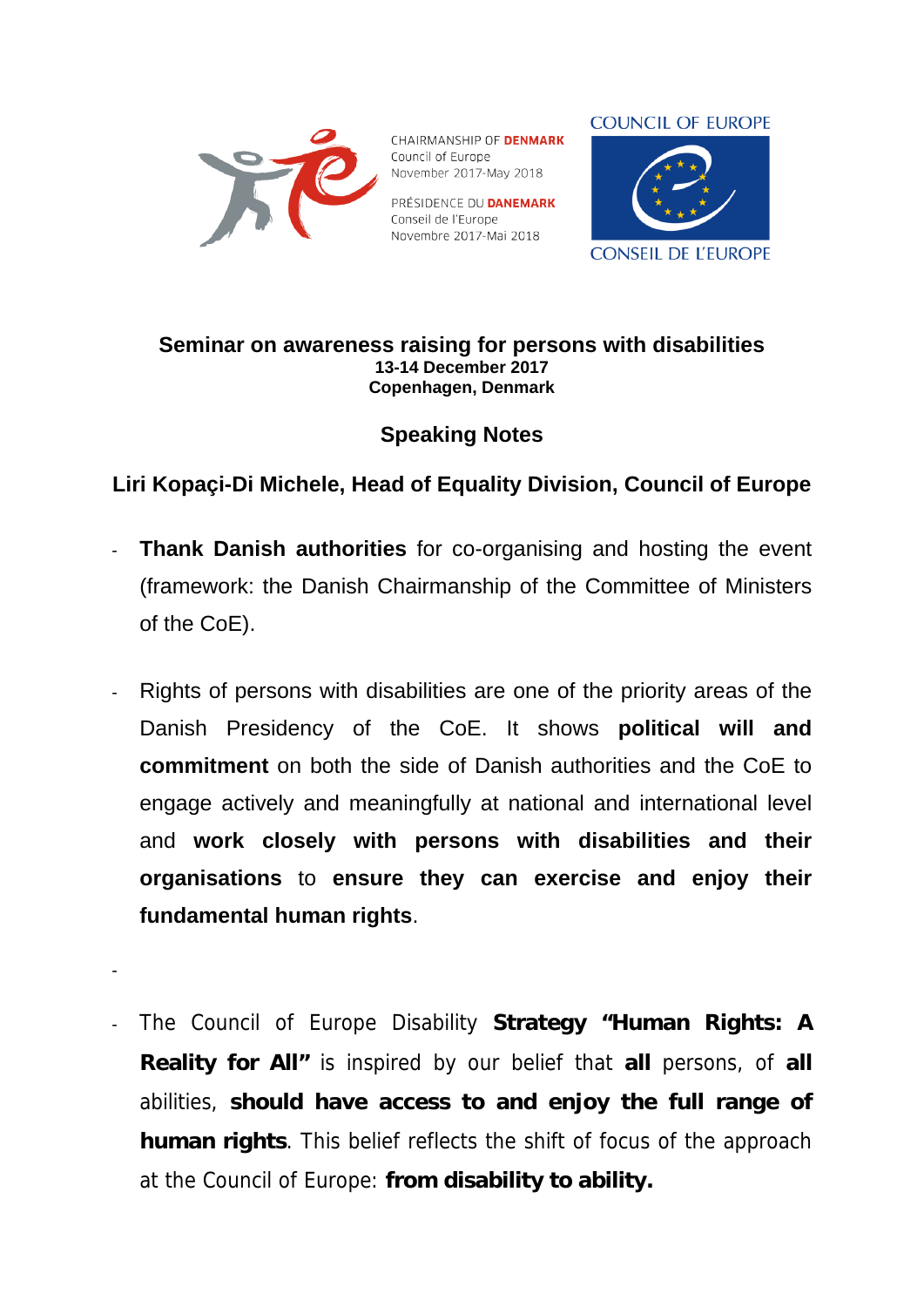- The Strategy the result of **close cooperation and consultation,**  government, civil society, regional and international partners, and most important, persons with disabilities and their representative organisations - is **a focused, pragmatic, all-inclusive document** that **guides, support and complements the member States' efforts to promote change and build a barrier-free Europe** where persons with disabilities can enjoy their fundamental rights.
- The Strategy seeks **to combine ambition with pragmatism**: it has identified meaningful and shared goals to which all Council of Europe member States can and should aspire, and sets out the concrete actions we need to undertake to get us there.
- Throughout our work and activities at the Council of Europe, our aim is not just to set standards and uphold the human rights of persons with disabilities, but also **to empower persons with disabilities to bring down barriers** and allow them to make use of their skills and talents and contribute to our societies. This is clearly reflected in the Strategy
- We will achieve this through action in the **five priority areas identified in the Strategy**.
	- 1. Equality and non-discrimination (Article 5 CRPD)
	- 2. Awareness raising (Article 8 CRPD) (you will hear more about this specific priority from the Chair of CAHDPH later on)
	- 3. Accessibility (Article 9 UNCRPD)
	- 4. Equal Recognition before the law (Article 12 CRPD)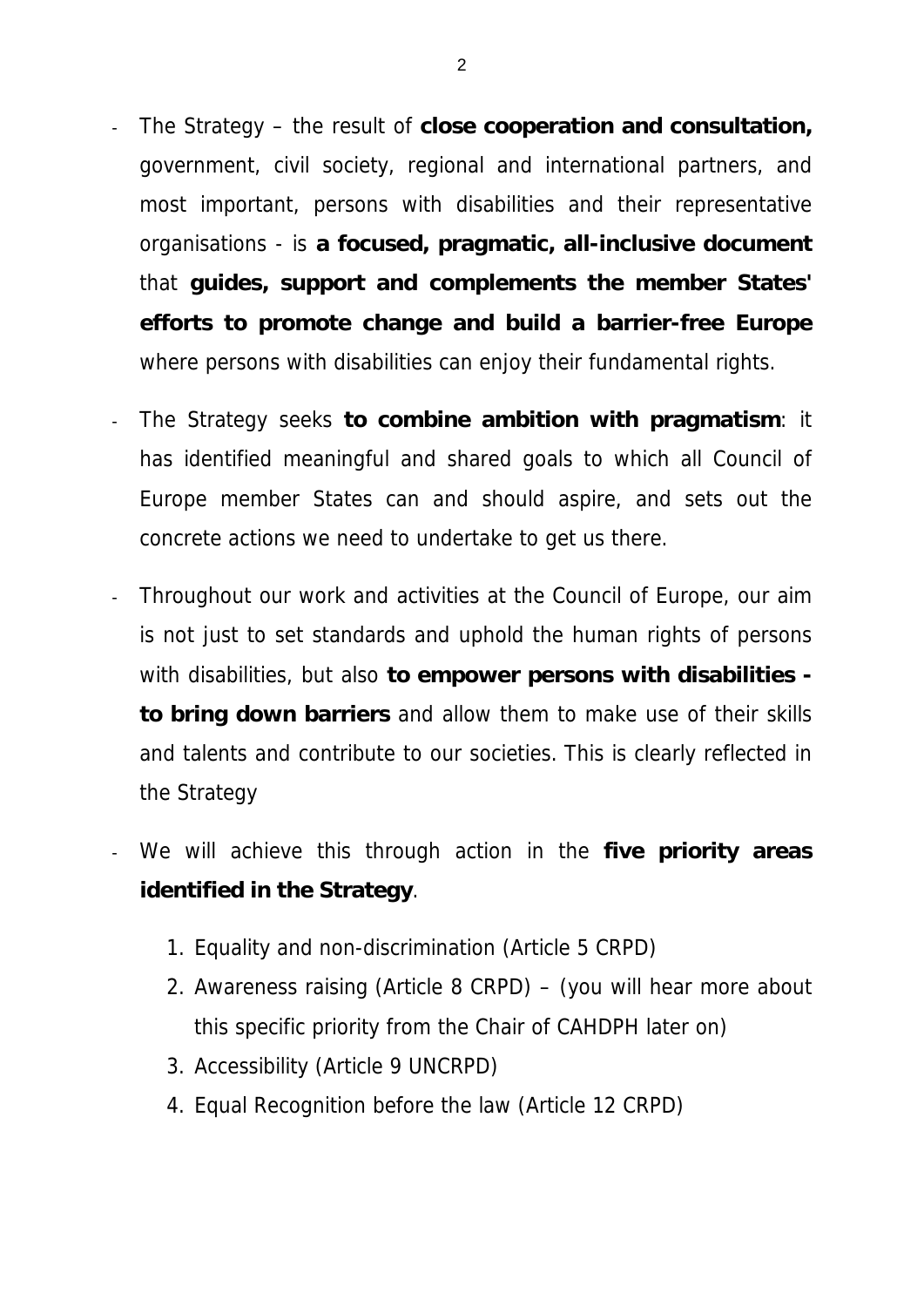- 5. Freedom from exploitation, violence and abuse (Article 16 CRPD)
- They are **anchored in the European Convention on Human Rights** and other Council of Europe standards. Each of them is also **connected to corresponding Articles of the United Nations Convention on the Rights of Persons with Disabilities**, aiming at its implementation in practice. The member States have already agreed to these goals by ratifying the UNCRPD.
- And while talking about the UNCRPD, it is important to point out that the Council of Europe Disability Strategy **does not create legal obligations** for member States. Such **legal obligations are clearly set out in the United Nations Convention** which we all aspire to implement in practice.
- The priority areas also **aim to bring focus to the future Council of Europe work related to disability rights in order to achieve tangible results** during the period covered by the Strategy.
- The implementation of the Strategy will be based on a "**twin-track" approach**. One track comprises **specific projects, campaigns, trainings, and activities organised at the national and local levels** by national stakeholders in our member States where the Council of Europe can provide support and input such as exchanges of good practices, studies<sup>1</sup> and research.

<sup>1</sup> Council of Europe has prepared five studies – one for each priority area of the Strategy. This is an example of the kind of support/action at the level of the CoE.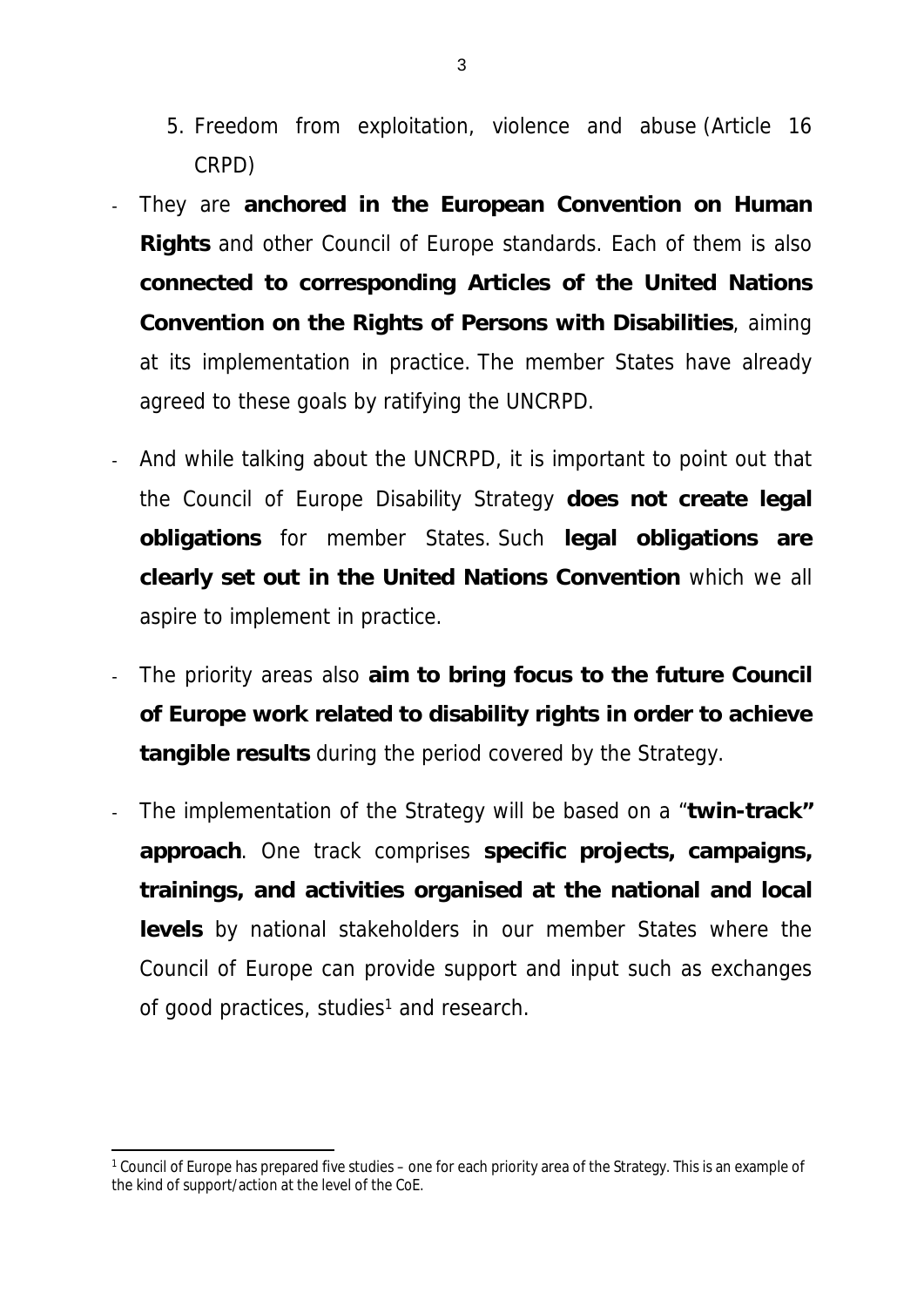- The second track consists of **mainstreaming disability related issues in all the work and activities of the Council of Europe itself.**
- It is very important to underline that it is after all, the **governments of member States who will drive the implementation of the Strategy in close co-operation with persons with disabilities**, represented by their organisations, and all other relevant stakeholders. These include National Human Rights Institutions, Equality Bodies, Ombudsman Institutions, service providers and civil society. **Today's event is an example of this**.
- To assess progress with the implementation of the Strategy, the **Ad hoc Committee of Experts on the Rights of Persons with Disabilities will prepare biennial reports** for **the attention of the Committee of Ministers** of the Council of Europe. We all agree on the importance of monitoring closely implementation – it will allow both the Council of Europe and the member States to measure progress, identify gaps and take necessary action to achieve the targeted goals of the Strategy.
- The Conference "**Human Rights: a Reality for All**" Cyprus on the 27-28 March 2017), **officially launched the Strategy**. Discussions, debates and contributions during the Conference, set the foundations and the pace of our work to build a disability-inclusive development agenda towards the achievement of the Sustainable Development Goals by 2030 in "**ensuring that no one is left behind**".